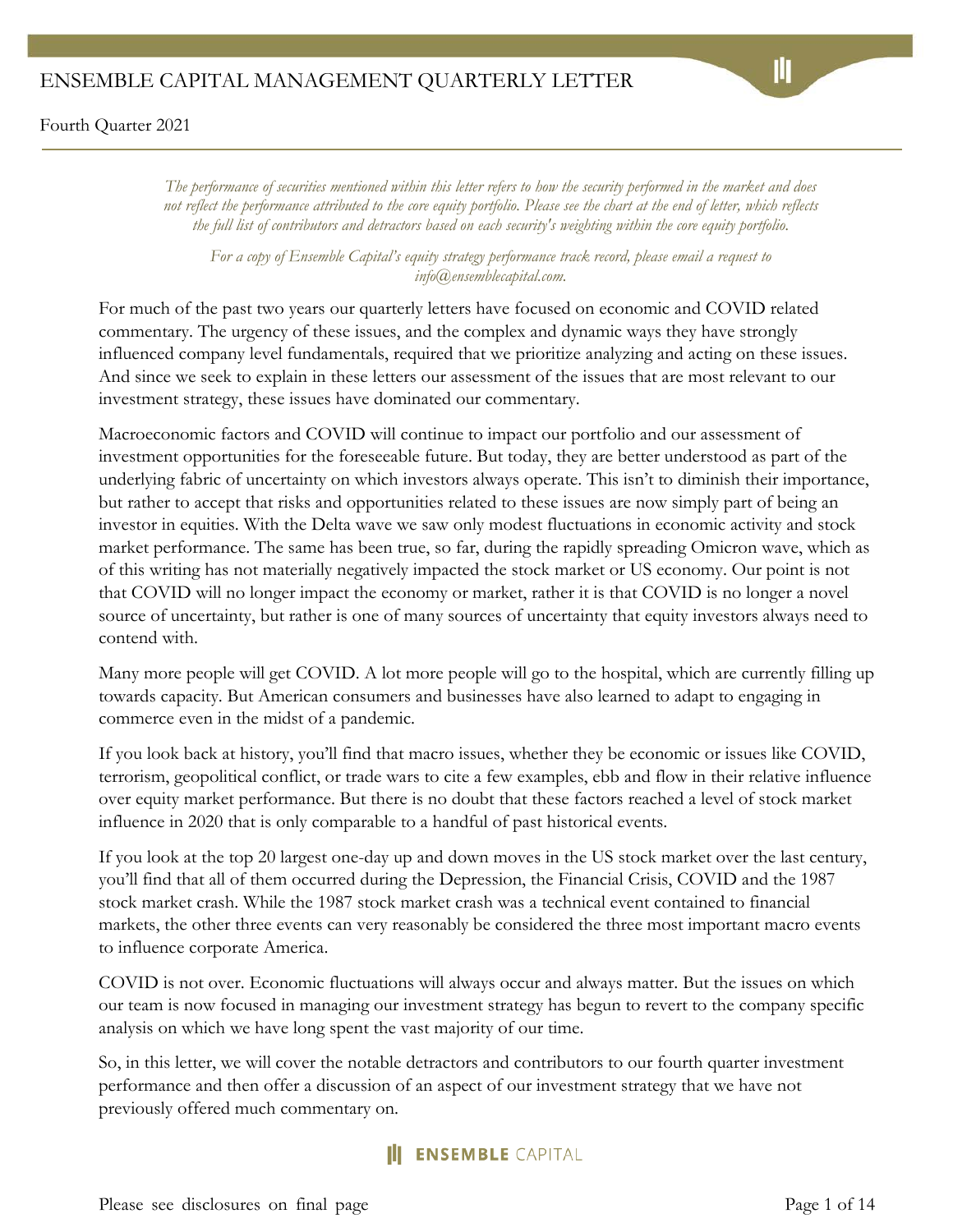Notable detractors from our performance during the fourth quarter came from our investments in Illumina, Netflix, and Blackline.

**Illumina**: Illumina continued to underperform the market for two reasons in our view despite strong fundamentals with revenue growth expected to come in at 40% in 2021 and 17% in 2022. The first is continued uncertainty by the market on regulatory acceptance of the GRAIL acquisition which brings the most advanced and broadest 50 cancer screening tests via a single blood draw. The second headwind for the stock has been a market sentiment shift away from all things biotech, with indicators like the S&P Biotech Index down 11% in the quarter and poster child Moderna down 34%. Illumina's stock was down 6% during the quarter.

**Netflix:** Netflix stock took a breather in the first half of this year after very strong performance in 2020. This reversed starting in August as investors' attention turned to the strong slate of new shows the company would be launching at year end and in early 2022 after COVID slowed content production and created a gap in new hit shows for the company. But the selloff in fast growing, highly valued technologyrelated companies that began in mid-November caused the stock to give back the gains it achieved earlier in the quarter with the stock finishing down 1% for the quarter.

**Blackline:** Blackline's stock was down, along with other high-growth Software as a Service stocks, during the quarter. While we believe that many of these types of businesses became very over valued earlier this year and their declines this quarter were justified, we think Blackline is worth materially more than the current market price. We will be discussing this company at length later in this letter. The stock finished the quarter down 12%.

On the more positive side, we saw notable performance contribution from Home Depot, Ferrari and NVR.

**Home Depot:** In the midst of a housing shortage and rising home prices, Americans turned to home improvement projects with Home Depot's startlingly fast growth in 2020 continuing throughout 2021. With each quarter that passed showing a continuation of strong growth rather than the slowdown that many investors expected, the stock led the S&P 500 for most of the year and turned in a heady 27% rally in the fourth quarter to close out the year. Notably, while Do It Yourself homeowners did indeed shop at Home Depot less than they did during record setting 2020, almost half of the company's revenue comes from Pro contractors where strong growth continues.

**Ferrari:** After navigating the pandemic extraordinarily well for a car company despite major challenges to maintaining production levels, Ferrari's stock was weak to begin the year and then bounced around in a relatively tight range even as the broader market rallied. But when the company held their third quarter earnings call and highlighted their efforts in transitioning to electric powertrains, the stock took off and finished the quarter up 24%. One well known Wall Street analyst even labeled Ferrari his "favorite electric vehicle stock." But in our view, Ferrari's efforts to shift to hybrid and electric cars has been understood by long term investors for some time. While we were pleased to see the stock rally and better reflect our assessment of the value of the company, we didn't see the commentary coming out of their earnings call as

## **ENSEMBLE CAPITAL**

Please see disclosures on final page Page 2 of 14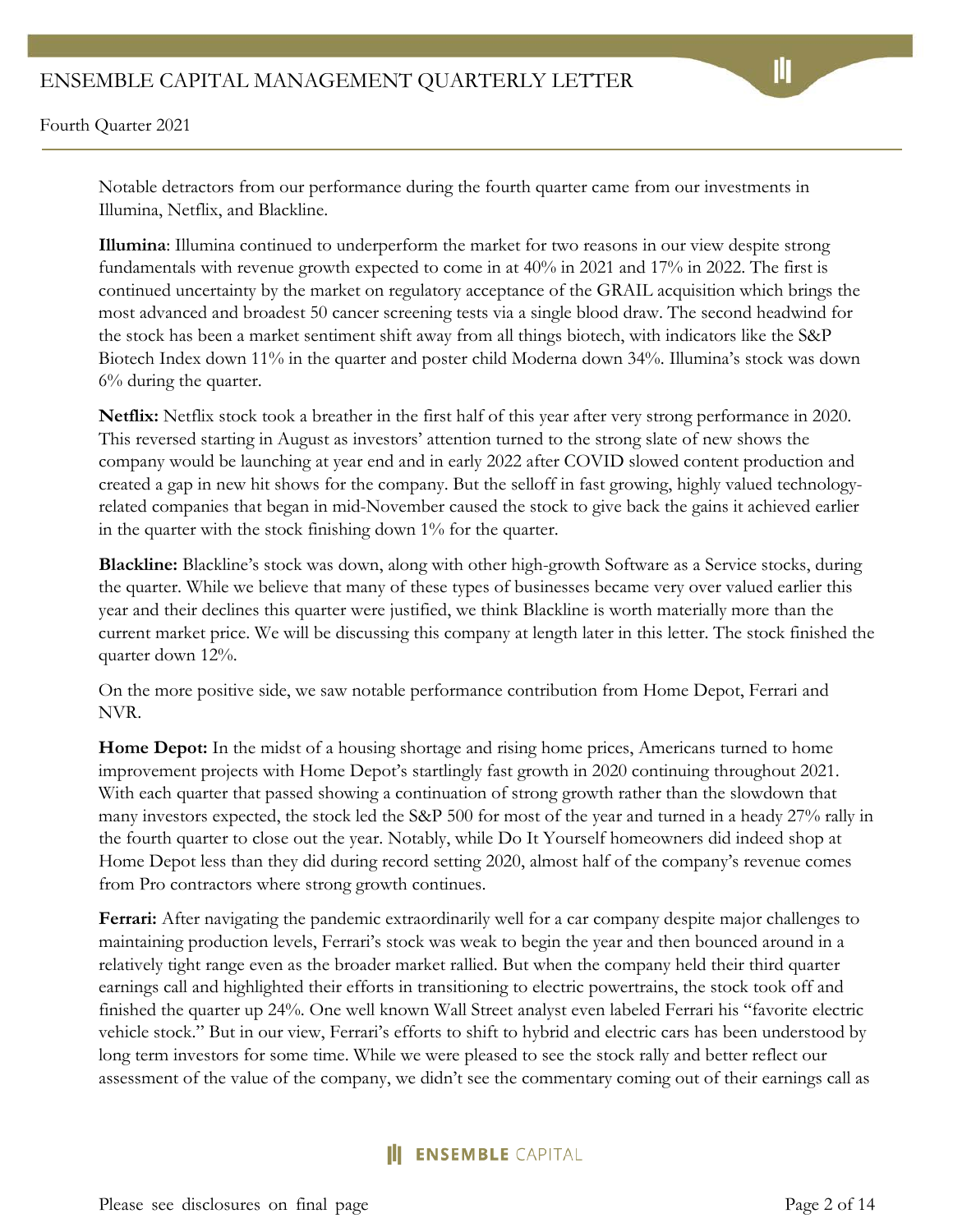Fourth Quarter 2021

being particularly incremental to our investment thesis. That being said, it was great to hear their new CEO strongly endorse their electrification strategy.

**NVR:** While the United States needs to build about 1.3 million new housing units a year just to keep up with demographic demand and replace homes that are torn down, we have built far fewer than that ever since the housing bust of over a decade ago. Now, with demand for homes surging, yet builders constrained due to supply chain and labor issues, companies like NVR are struggling to build new homes as fast as buyers are demanding them. While NVR's stock was strong all year, news flow in the home building industry during the fourth quarter pointed to continued strong gross margins as record high selling prices boosted results. NVR's stock rallied 23% in the quarter to close out the year.

While Ensemble's investment strategy is focused on owning companies that are already deeply competitively advantaged, we know that what really matters is that our companies remain competitively advantaged in the future. Competitive moats erode over time unless they are diligently and proactively maintained. So, we focus on identifying companies that have strong competitive positioning and which we believe will maintain those advantages over time.

The fact is that investors don't get paid for observing how the world stands today. They get paid for correctly understanding how the world will evolve over time. If a company starts off with ultra-high competitive advantages, but has them diminished to just strong competitive advantages is likely to see its stock underperform as investors assign less value to the company. On the other hand, a company that starts off with moderate competitive advantages, but works to improve their positioning so they display strong competitive advantages, is likely to see its stock outperform as investor recalibrate the valuation, they assign the company to reflect the stronger positioning.

While we talk about return on invested capital (ROIC) a lot, the fact is, it is return on <u>incremental</u> invested capital (ROIIC) that measures how much return a company can generate in the future and investors only get paid for what happens in the future, not what happened in the past.

Over a decade ago we read a research report published by RS Investments that examined changes in ROIC and stock price performance. The key table illustrating their findings is found below.

#### **ENSEMBLE CAPITAL**

Please see disclosures on final page Page 3 of 14

Ш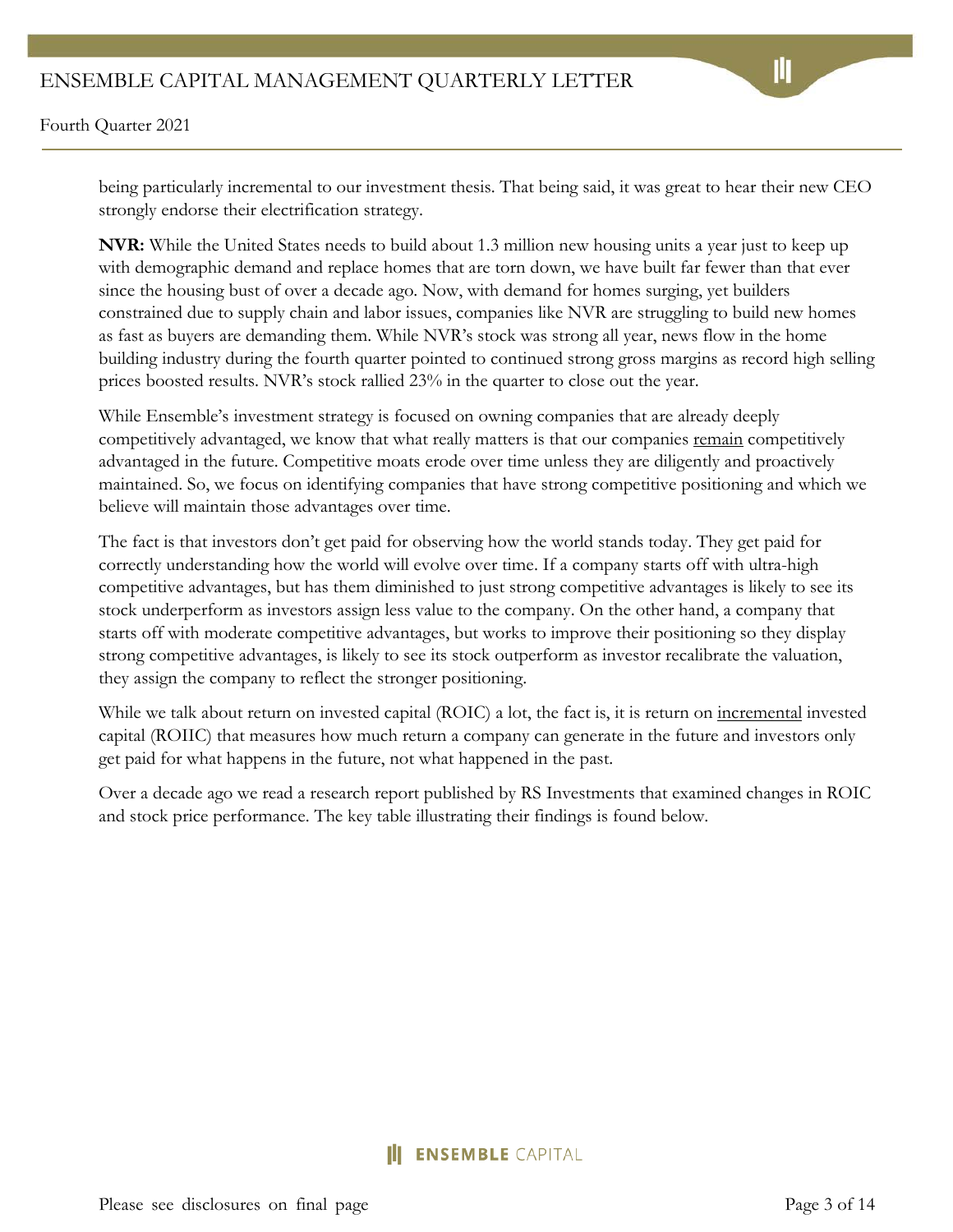

Performance quoted represents past performance and does not guarantee future results.

Note: The charts above depict a high correlation between a company's stock performance and changes in return on invested capital for the constituents of the S&P 1500<sup>®</sup> Index. A similar correlation exists for the constituents of the S&P 500<sup>®</sup> Index. Please contact us if you are interested in viewing the data for the S&P 500<sup>®</sup> Index.

Source: This analysis looks at the current constituents of the S&P 1500<sup>®</sup> Index, which were sorted by total returns for the 5-, 10-, and 20-year periods ended December 31, 2008 and medians were calculated for each quartile. Only companies that had data for both measures were used (1,388 companies - 5 year figures; 1,215 companies – 10 year figures; 663 companies – 20 year figures). Data was sourced from FactSet and Reuters.

(Source: ROIC: The Essential Measure of Value, by RS Investments)

What the chart shows is that regardless of whether the starting or ending level of ROIC is high or low in absolute terms, the stocks of companies that exhibit rising ROIC outperform the market, while the stocks of companies that exhibit declining ROIC underperform.

As long-term investors, we think of businesses as suffering from increasing entropy. Entropy is a measure of disorder in a system and while corporations are designed to organize people, over time they face a natural force of decay. For this reason, when thinking about the long-term, we are primarily focused on finding companies that can preserve their competitive advantages at the high levels at which they currently stand. If you look at the 20-year chart in the illustration above, you'll see that making it into the top quartile of stocks by ROIC only means your ROIC did not decline. And so, while we would like to see all of our holdings improve their competitive standing and ROIC over time, we know that just fighting off competition and preserving strong competitive advantages over a long time period is already a high bar.

But since the inception of our strategy, we have from time to time made investments in companies where the current competitive advantages are solid, but do not yet cross the very high expectations we generally maintain for a company to qualify for our portfolio. Instead, these companies exhibit solid, but rapidly increasing competitive advantages, which we believe will cause the company to reach a level of competitive advantage that meets our expectations in the future. We call these stocks emerging moat businesses.

## **ENSEMBLE CAPITAL**

Please see disclosures on final page Page 4 of 14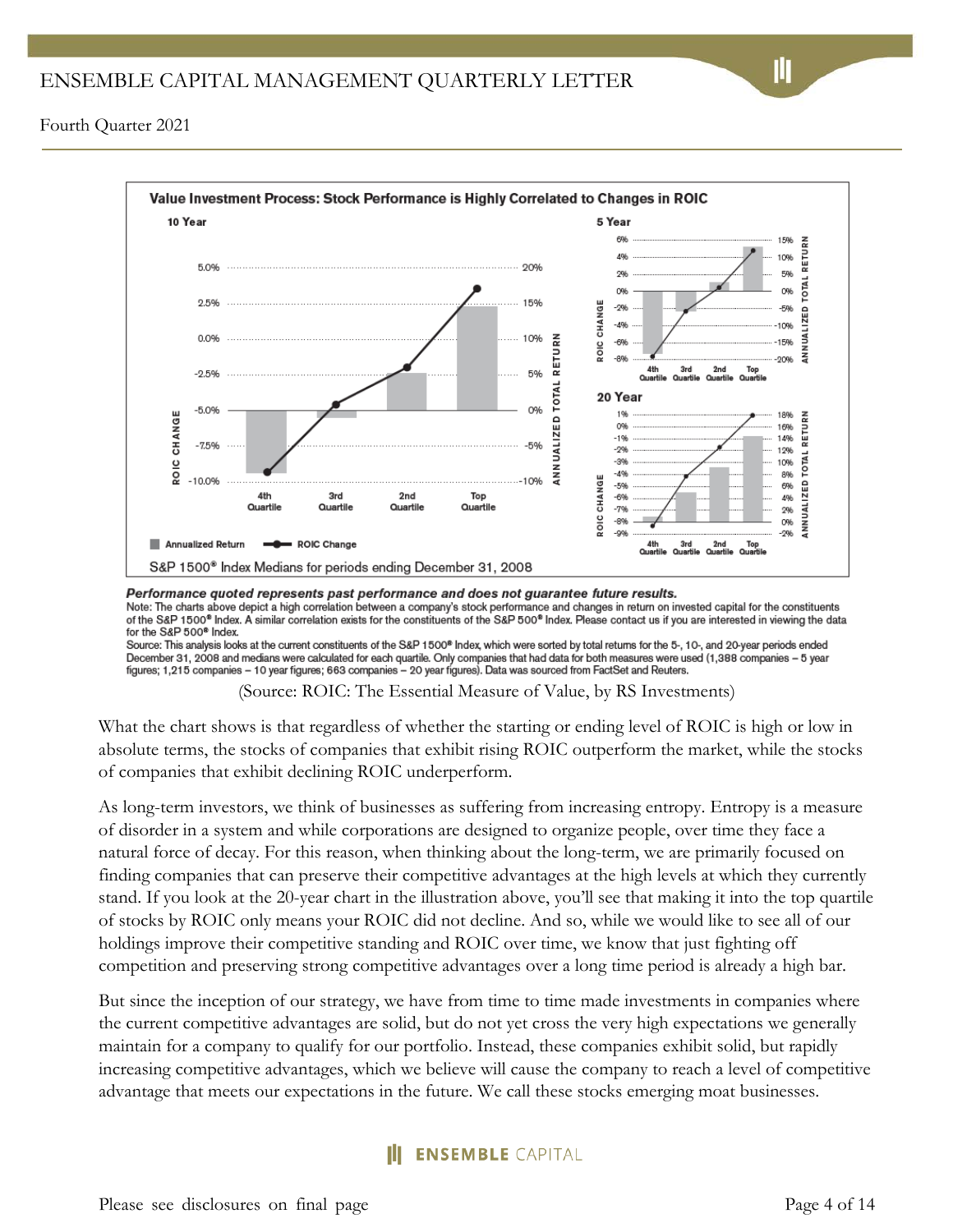An emerging moat business is one in which we see very clear signs of current and, particularly, future competitive advantages. These businesses are already solid companies, but they have not yet fully established their competitive positioning. The reasons for this vary, but the commonality is that for these companies to make it into our portfolio, we need to believe that over the coming five years, their competitive positioning will solidify, causing investors to more highly value the stock and ROIC to increase.

Because we recognize that these companies have weaker current competitive defenses compared to our average core portfolio holding, our internal policy is to limit our investments in emerging moat companies to a 2% weight at cost in our portfolio. While the returns that accrue to companies that do improve their competitive positing and ROIC are large, there is always the risk that we are wrong, and the company fails to dig the deep competitive moat that we expect them to.

Hopefully, our small initial investment generates strong performance as the company's competitive standing improves. But even more importantly, our goal is to identify sooner than the market the point at which rising competitive advantages make the company no longer an "emerging moat" but rather a newly minted competitively advantaged company allowing us to increase our position size before other investors fully reprice the stock to a higher valuation that reflects the improved competitive situation.

A series of examples will bring our thinking on this topic to life.

Netflix: We first bought Netflix in 2016 and took a small position size. At the time, we believed that the company, which had launched House of Cards their first hit Netflix Original show in 2013, was in the early stages of building a strong set of competitive advantages that would prevent the big legacy media companies from swooping in to kill their business if it became too successful.

In the years leading up to our investment, Netflix the company had begun slowing raising prices in the more mature US market at a low single digit rate. But in 2016, they began increasing prices at a high single digit rate. [Pricing power,](https://intrinsicinvesting.com/2018/10/18/netflixs-pricing-power/) or the ability to raise prices without losing customers, is a key hallmark of a competitively advantaged business. We had been monitoring the way that Netflix's non-US subscriber base was growing to nearly equal the US subscriber base and we believed that the company was well on its way to building the first truly global scale TV and movie distribution system.

But as much as we believed Netflix was on the right track, we were not yet convinced that a well-resourced competitor – like Disney for example – wouldn't be able to launch a debilitating competitive attack on the company. While we believed that Netflix was already a strong company, with solid competitive advantages, we were not yet convinced that it fully met our very high threshold to be included in our core portfolio.

By 2018, Netflix subscription price increases were continuing to run at high single digit rates and yet there was no obvious resistance from customers. In addition, Netflix's library of original shows was exploding in size with growing local content for geographies outside of the US. By this point, we had become convinced that Netflix didn't just have an emerging moat, but that they now qualified as a full size, core position in our portfolio. When Disney Plus launched at the end of 2019, we felt confident that while the attack may

## **ENSEMBLE CAPITAL**

Please see disclosures on final page Page 5 of 14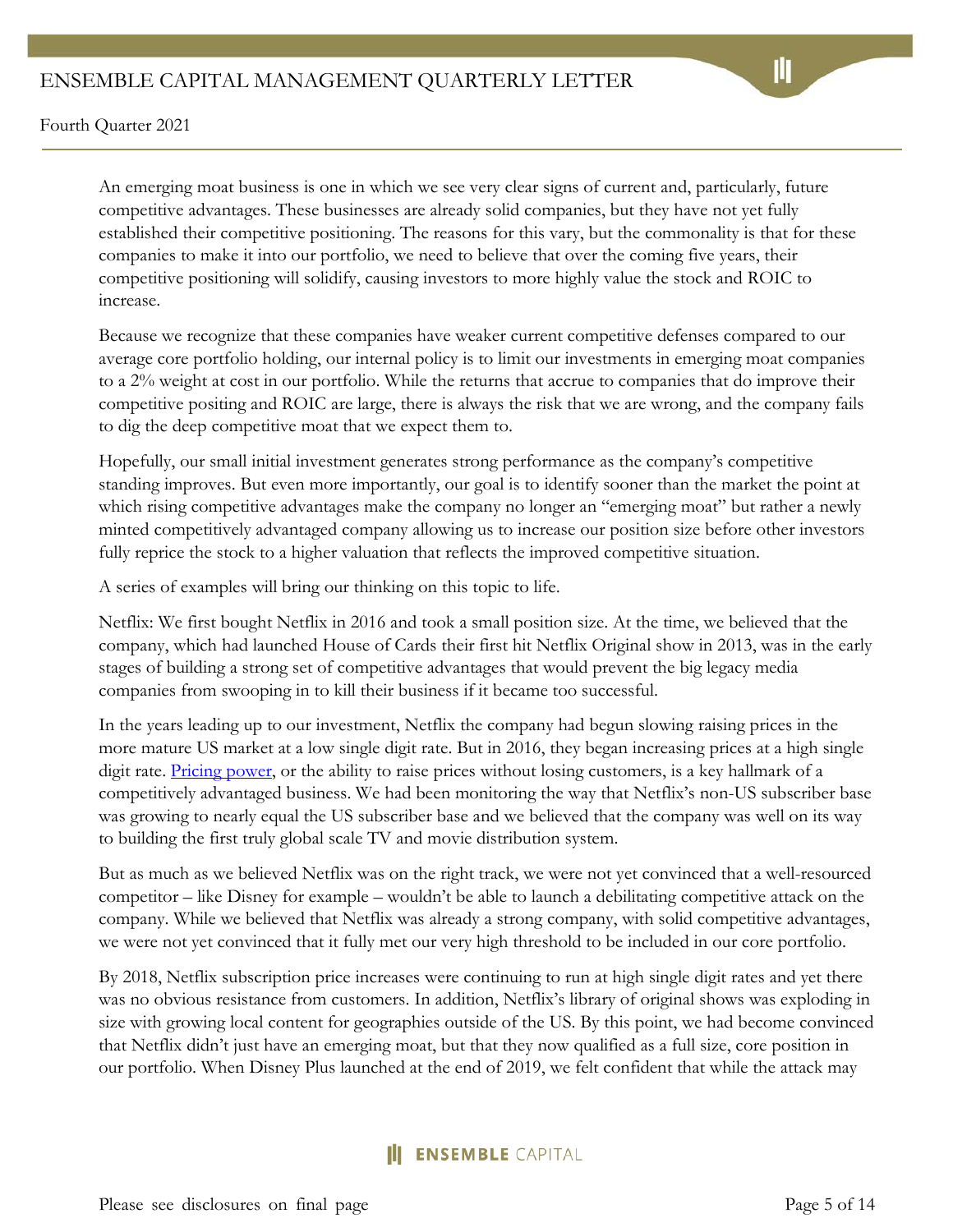Fourth Quarter 2021

well have damaged Netflix if it had been done years earlier, it was too late, and Netflix's competitive advantages would prevail.

Trupanion: We invested in pet insurance company Trupanion in 2018. At the time, [we believed](https://ensemblefund.com/quarterly-investment-market-update-third-quarter-2018) that the company was disrupting the pet insurance industry and creating a much larger category that they would come to dominate over time. Pet insurance in the US had typically been an industry that did not offer customers good value and only 1%-2% of US pet households had insurance. But Trupanion's founder and CEO, Darryl Rawlings, was following a much more customer-friendly business model already seen in select foreign markets, where as many as 25% of pet households have insurance.

Trupanion was an early-stage company. They were growing quickly and building a strong set of competitive advantages based around their tight relationship with vets, who were a strong source of referral-based growth. Our view was that Trupanion's advantages were growing, but there was still time for large, wellresourced insurance companies to copy Trupanion's playbook and prevent them from obtaining the level of growth that we expected.

We believe the talent of management teams is always one of the major determinants of corporate success. However, in a founder-led, mission driven, emerging moat business like Trupanion, the role of management and the unique talents of the founder are especially critical. While Trupanion generally executed on our financial expectations while we held the stock, in 2019 Rawlings announced that rather than remain CEO for "the next 15 to 20 years" as he had previously stated, he would instead be stepping away from the CEO role in 2025. While we also had other concerns about Trupanion's emerging moat status, once it became clear that we could not count on the founder to lead the company for as long as we expected it would take to build a truly protected, competitively advantaged business, we decided to [sell out](https://intrinsicinvesting.com/2019/08/07/why-we-sold-trupanion/) of our position.

A key point about emerging moat investments is that while we believe the upside potential over the long term is very large, we also recognize that our conviction in our outlook is lower than stocks in our core portfolio. This is why we make smaller sized investments in emerging moat businesses. It also means, like in the case of Trupanion, that if key parts of our investment thesis are cast into doubt, we will be more likely to simply exit the investment and move on compared to our core portfolio holdings.

Blackline: In 2019, we took a position in Blackline, an enterprise software business that offers a niche, but rapidly growing solution to help companies close their financial books each quarter. We profile Blackline in depth later in this letter. But briefly, the company's major competitor is home grown Microsoft Excelbased solutions that companies have developed over the years to complete what is a very manual process. Blackline's solution automates and streamlines this time-consuming activity. But while we are confident, they have a best-in-class solution, the company still has a way to go before we can be confident that they can successfully manage their way through any competitive assaults that may occur in the future from one of the large, integrated enterprise software companies, or from other disruptive startups that may try to go after the same prize that Blackline is pursuing.

These three examples, Netflix moving from emerging moat status to a member of our core portfolio, Blackline remaining as an emerging moat business for the time being, and Trupanion seeing its time in our

# **ENSEMBLE** CAPITAL

Please see disclosures on final page Page 6 of 14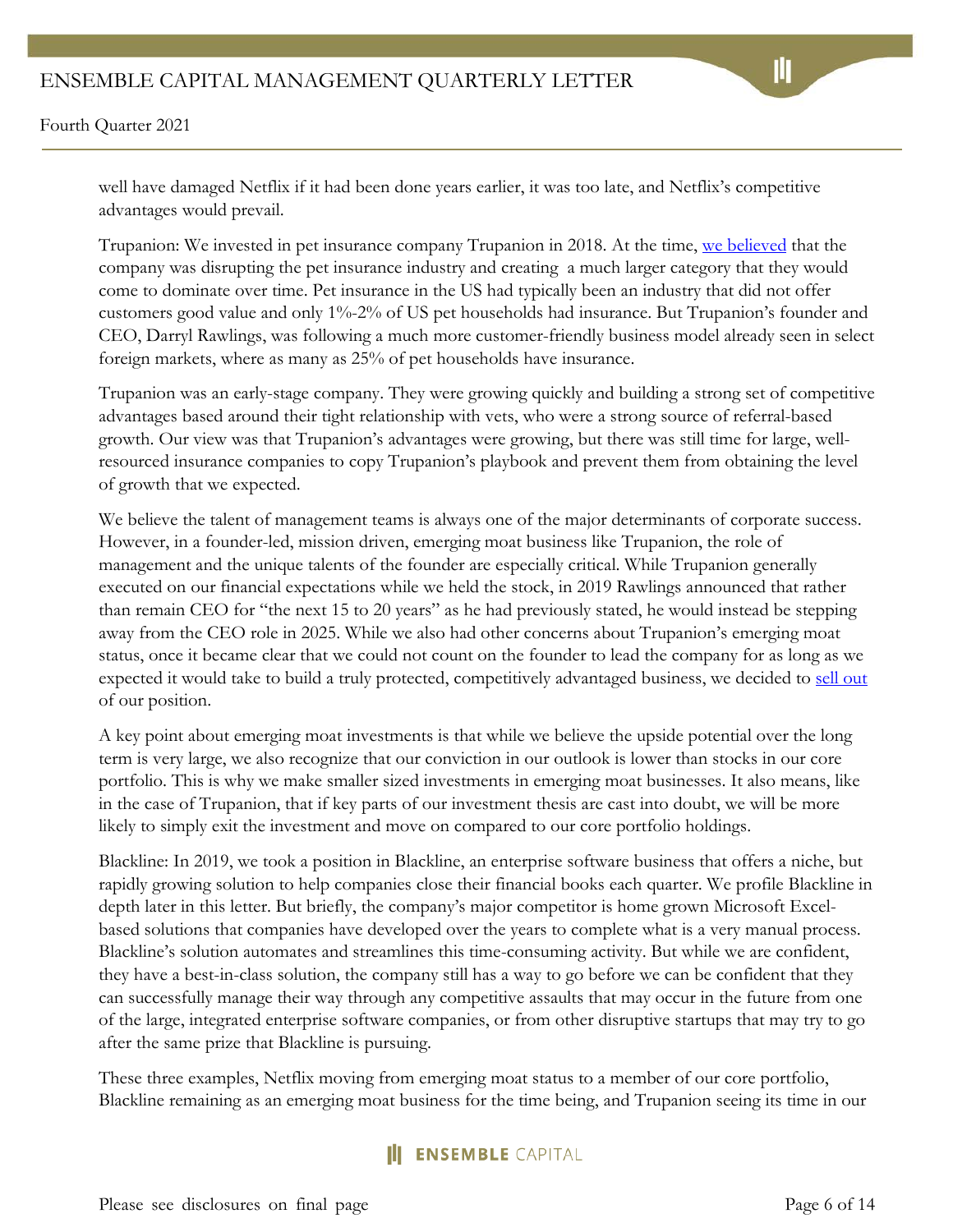portfolio cut short due to an unexpected development that reduced our confidence in their long-term success, are how we see all emerging moat stocks playing out over time.

Our small initial position size in emerging moat businesses reflects the lower level of confidence we have relative to our core portfolio of deeply competitively advantaged companies. The small size also provides us with more room to hold the stock even during periods when it may have gotten ahead of the company's success and be due for a sharp correction at some unpredictable time in the future.

These investment opportunities are less about paying a cheap price and more about us trying to correctly assess an unusually large business opportunity related to a change in competitive dynamics. Therefore, it is important for us to recognize the relatively wide range of fair value these businesses have at any given time. By maintaining relatively small position sizes, we don't force ourselves to trim our holding abruptly if the stock appreciates dramatically. At the same time, these emerging businesses are far more likely than our core holdings to experience large and abrupt declines in their stock price if other investors come to doubt their long-term outlook, and our smaller position sizes reduce the risk to our portfolio from this potential outcome as well.

In general, our policy is not to comment frequently on our emerging moat investments. These companies are subject to more uncertainty and more rapid change than our core portfolio on which we offer ongoing and extensive commentary. In some cases, we believe commenting on emerging moat stocks may not be in the best interest of our investors. But today, we want to call out our multiyear investment in Blackline and our brand-new investment in Peloton, as our current emerging moat holdings.

It is our internal policy to not allow more than 10% of our portfolio by weight to be made up of emerging moat business. Historically, we have not seen our allocation to these types of businesses exceed 5%. But our experience with Netflix, first identified as an emerging moat business before later becoming the largest holding in our core portfolio, helps demonstrate the way these investments can make very large, long-term contributions to our investment strategy performance.

## **Company Focus: Blackline (BL) and Costco (COST)**

#### **Blackline**

Blackline is a software company focused on bringing modern technology and automation to the accounting and finance departments of large and mid-size companies. Its software automates and brings visibility to critical accounting functions including financial close management, account reconciliation, intercompany accounting, compliance, and accounts receivables.

The software is sold to businesses' finance and accounting departments where employees are the users of the software. As of September 30, 2021, Blackline had 3,700 companies as customers and over 315,000 users of its software. As result, it is expected to generate over \$400 million in revenue in 2021 nearly double the amount it generated just three years ago and more than five times what it generated in 2016.

## **ENSEMBLE CAPITAL**

Please see disclosures on final page Page 7 of 14

Ш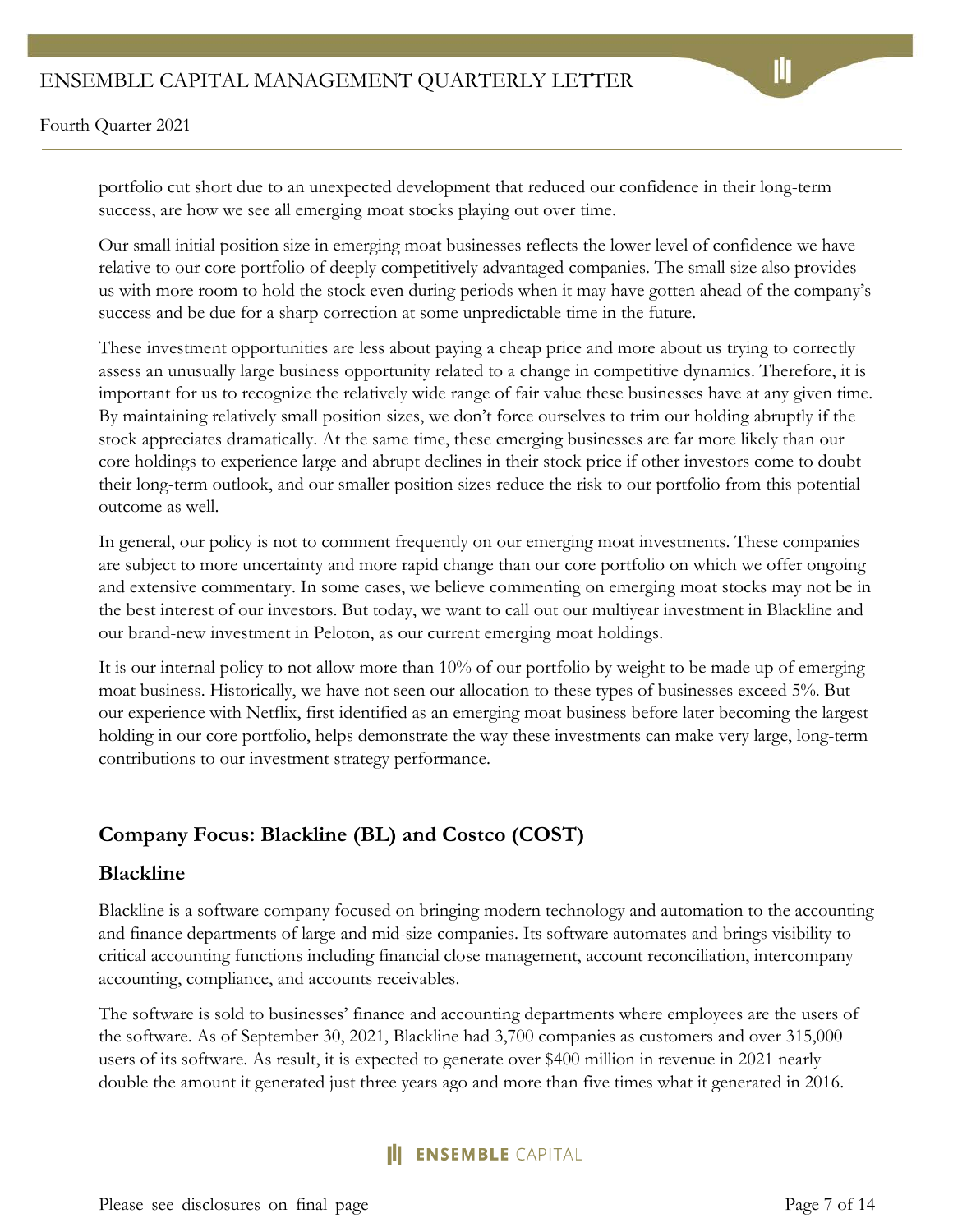Blackline has grown so fast because it solves a critical pain-point at companies that relates to the multitude of systems across departments and subsidiaries (some of which are acquired business with their own legacy systems) that need to be integrated, in order to access the embedded transaction data, and reconciled to get a complete view of the financial results at the corporate level.



# With Manual Accounting Processes That Are Not Sustainable

As a result, there is a lot of manual work involving accountants sending spreadsheets of critical data back and forth as they work through the financial close process, a fancy term for ensuring transactions across systems reconcile and finalizing the accounting records into an immutable record. The result of this are the financial statements that are then reviewed by third-party auditors before they are shared with shareholders, regulators, and partners as a company's definitive record of activity for a given period.

Blackline's software is based in the "cloud" as opposed to computers on the premises of customers, also known as Software as a Service or "SaaS," which allows for several advantages for customers. One is that customers do not have to expend as much in labor resources to manage the software nor the hardware it runs on, which reduces the overhead IT burden and creates shared scale economics that result in lower overall costs. The second is that updates and new features added to the software are available simultaneously to all customers and at a higher frequency, which incorporate both suggestions from customers for improvement, new integrations with more systems as the customer base expands, and bug fixes. Lastly, it allows for easier, more secure, and auditable collaboration, both among employees in various departments inside the company and with outside collaborators such as auditors and partners. This also brings much improved visibility and control over collaborative team workflows and data as they head towards a period-close deadline.

Since accounting departments are considered "back office," despite their critical nature in informing management and stakeholders of the state of the enterprise, investment in technology has lagged other higher priority front office and production areas in many industries. However, the accumulation of efficiency enhancing automation technologies accelerated by COVID-driven urgency towards a de facto

# **ENSEMBLE CAPITAL**

Please see disclosures on final page Page 8 of 14

山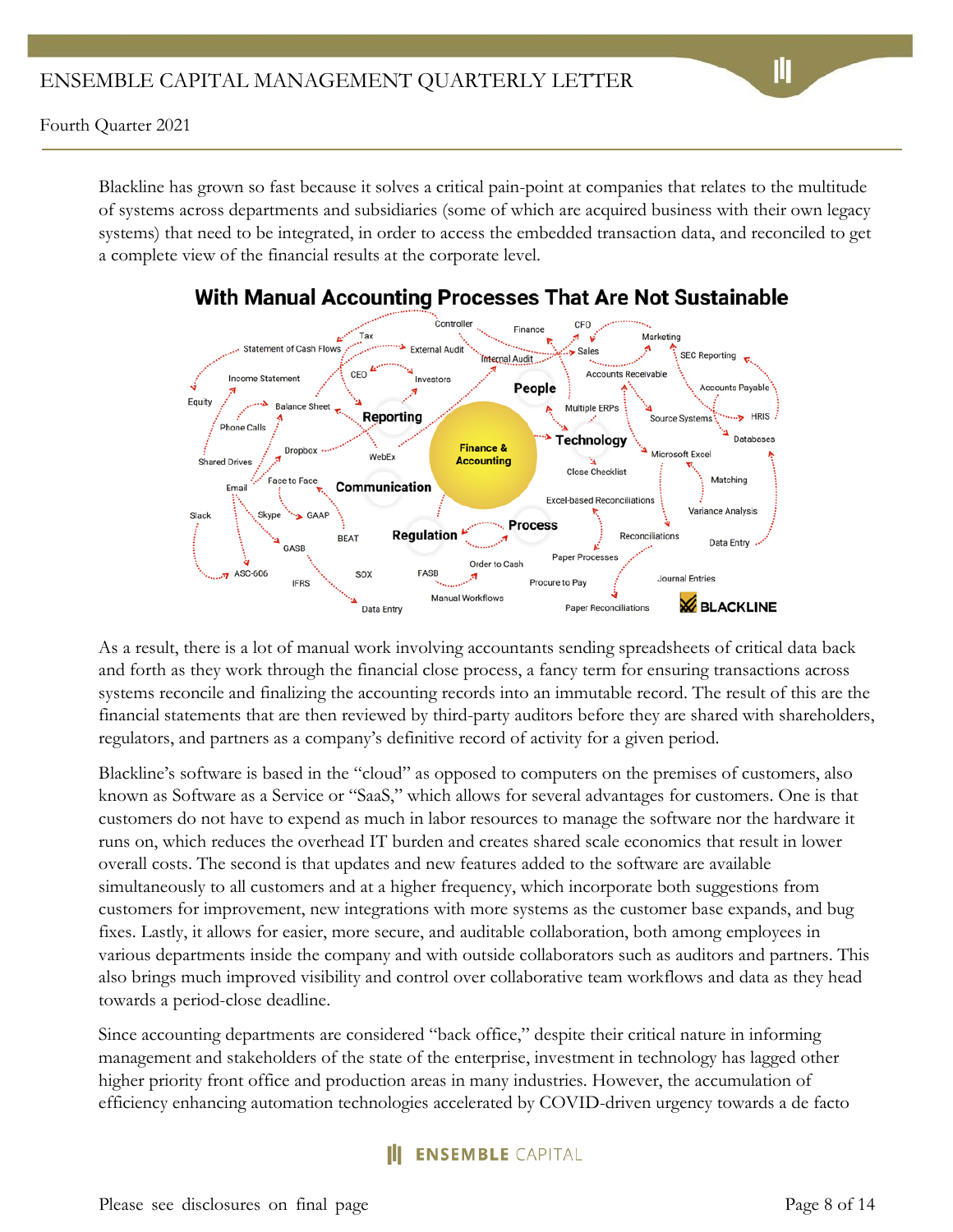Fourth Quarter 2021

work from anywhere solution has really helped drive increased demand for "Digital Transformation" solutions like Blackline's.

Given Blackline's leading position in this niche and its strong cultural focus on customer success, we believe Blackline has a long runway of growth ahead. Industry analysts and Blackline estimate the market for its targeted software solution is comprised of 165,000 businesses globally with a \$28 billion total addressable market. While we are always skeptical of large market estimates, we are certain that there are over a hundred thousand companies (customers) with millions of accounting/finance employees (users) for whom a more efficient and reliable solution to automate and manage their repetitive, but important, workload creates a very large market against which Blackline can execute.

As one would imagine, when a software solution is integrated into a critical, collaborative function within a company and partner ecosystem, it is hard to switch away from the vendor. That of course comprises Blackline's competitive moat within its customer base. In addition, as it proves its value to customers and enables its users to succeed, it opens the door to new adjacent opportunities within that user-base. This adjacent opportunity is what drove its expansion into Accounts Receivables management with its acquisition last year of Rimilia from its initial footprint in Financial Close automation. Evidence of that moat and success has been its average customer retention rate of 97% over the past 5 years and a revenue retention rate of 109%, i.e., the 97% of customers who renew their contracts with Blackline each year buy 12% more services when they do. The increase results from a combination of more users, more products, more subsidiaries, more geographies, and price increases.

While we have good evidence for the value that Blackline's software brings to customers and users, it is still a relatively small company with a small but fast-growing footprint that is overshadowed by much bigger players in the Enterprise Resource Management (ERP) software space, who play in adjacent parts of the market into which Blackline integrates. This is why we categorize Blackline as an Emerging Moat company until it gets to a scale where the threats become less existential. In its favor in competitive bake offs is Blackline's strong record of customer success and as the independent solution, Blackline's software works much better among the disparate often competitive systems where the solution needs to be able to integrate into disparate systems (often with their cooperation) to be effective. Nevertheless, ERP players like Oracle are more likely to be used in single vendor standardized environments where the ERP provider could choose to "throw in" its own financial close system as an alternative to Blackline.

Having said that, the largest ERP vendor, SAP (Oracle is  $2<sup>nd</sup>$ ), has chosen to partner with Blackline's solution rather than develop its own, going as far as paying its own salespeople commissions on the Blackline sales they drive in its lucrative customer base of 425,000 customers, including 10,000 that generate over \$1 billion in revenue. The SAP partnership alone drives about a quarter of Blackline's new sales while other partners among the major consulting firms, like Deloitte, EY, KPMG, and Cap Gemini, play an influencing role in most all large deals, thereby bringing leverage to Blackline's own sales efforts.

Importantly Blackline's new CEO and former COO Mark Huffman, who was picked as her successor by founder Therese Tucker, led sales at NetSuite, where he helped grow sales from \$3 million to \$1 billion before its acquisition by Oracle. We believe the combination of Huffman's leadership, Blackline's culture

# **ENSEMBLE CAPITAL**

Please see disclosures on final page Page 9 of 14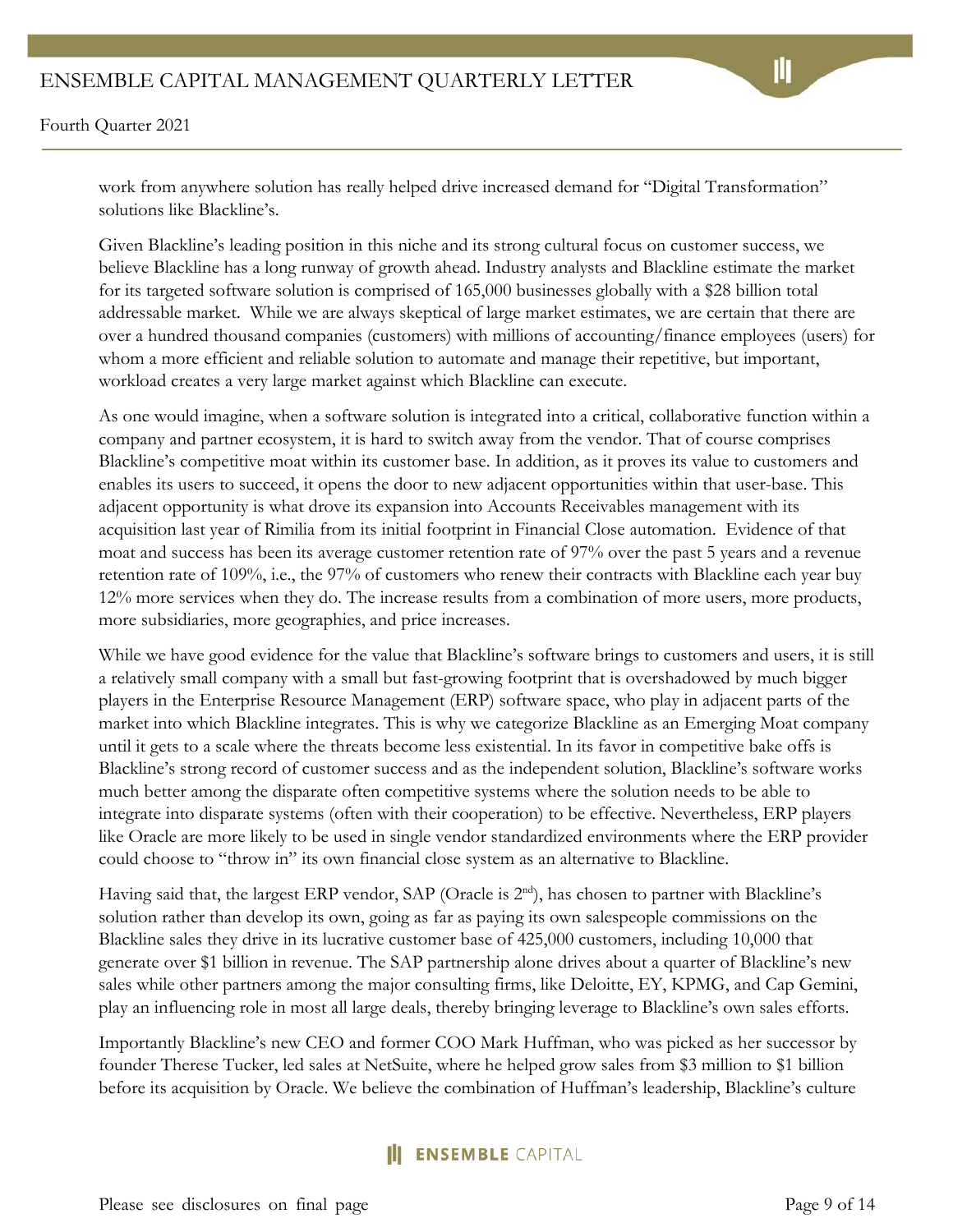of focusing on creating value and success for customers, and the deepening relationships with its partners will help Blackline continue to continue to scale its business globally and further enhance its competitive advantages over the next few years.

#### **Costco**

There are a handful of events that drive major changes in people's shopping routines. Two of these are moving and having children. Naturally, when you buy a new house or have kids, retailers pepper you with emails and mailers containing valuable coupons and offers because they want to become a part of your new shopping routine.

It turns out that a global pandemic is another one of those routine-altering events. In early 2020, as stay-athome and quarantine orders rolled out around the country, shoppers flocked to Costco to load up on essentials like paper products and food and non-essentials like TVs and alcoholic beverages (or maybe these are "essentials" during a pandemic?).

During this abnormal period, Costco proved and reinforced its membership value proposition. If you want your pantry to be well stocked and limit your shopping trips – all the while getting great value for your money - Costco showed it is the place to go.

Membership loyalty, already strong before the pandemic, continued to increase well after quarantines and stay-at-home orders were lifted. A recent survey by Evercore ISI showed that between 2020 and 2021 Costco gained loyalty across every tested demographic by age and income except for incomes below \$45,000. Notably, its biggest loyalty gains came from the 18 to 34 and 35 to 54 year old age groups and incomes between \$45,000 and \$74,999.

The beauty of Costco's business model is its simplicity. Customers pay an annual fee to become either a Gold Star (currently \$60 in the U.S.) or Executive (\$120) member. Executive membership has some additional benefits, most notably a 2% reward on purchases. To shop at a Costco warehouse, you need to purchase one of the two memberships, whether you're a household or a business shopper.

Costco, in turn, works for the member by getting its best price on quality items and then marking them up at a flat rate. For most merchandise, Costco marks up its products by 11% over cost; for its private-label Kirkland brand, the mark up is between 14% and 15%.

There are typically 4,000 items ("SKUs") in a Costco warehouse at a given time, compared with 50,000 or even 100,000 items at other major retailers like Target and Walmart. There are a few benefits to having less SKUs. One is that there are only a handful of products that you can reliably find with each visit. This creates a "treasure hunt" mentality for Costco shoppers which encourages them to load up when their favorite items are in stock. Part of Costco's brilliance is its ability to convince you to keep its inventory at your house.

A secondary benefit is that, as Costco grows its membership base, it generates more revenue against a smaller number of SKUs, giving it more bargaining power over suppliers. This enables Costco to get even

## **ENSEMBLE CAPITAL**

Please see disclosures on final page Page 10 of 14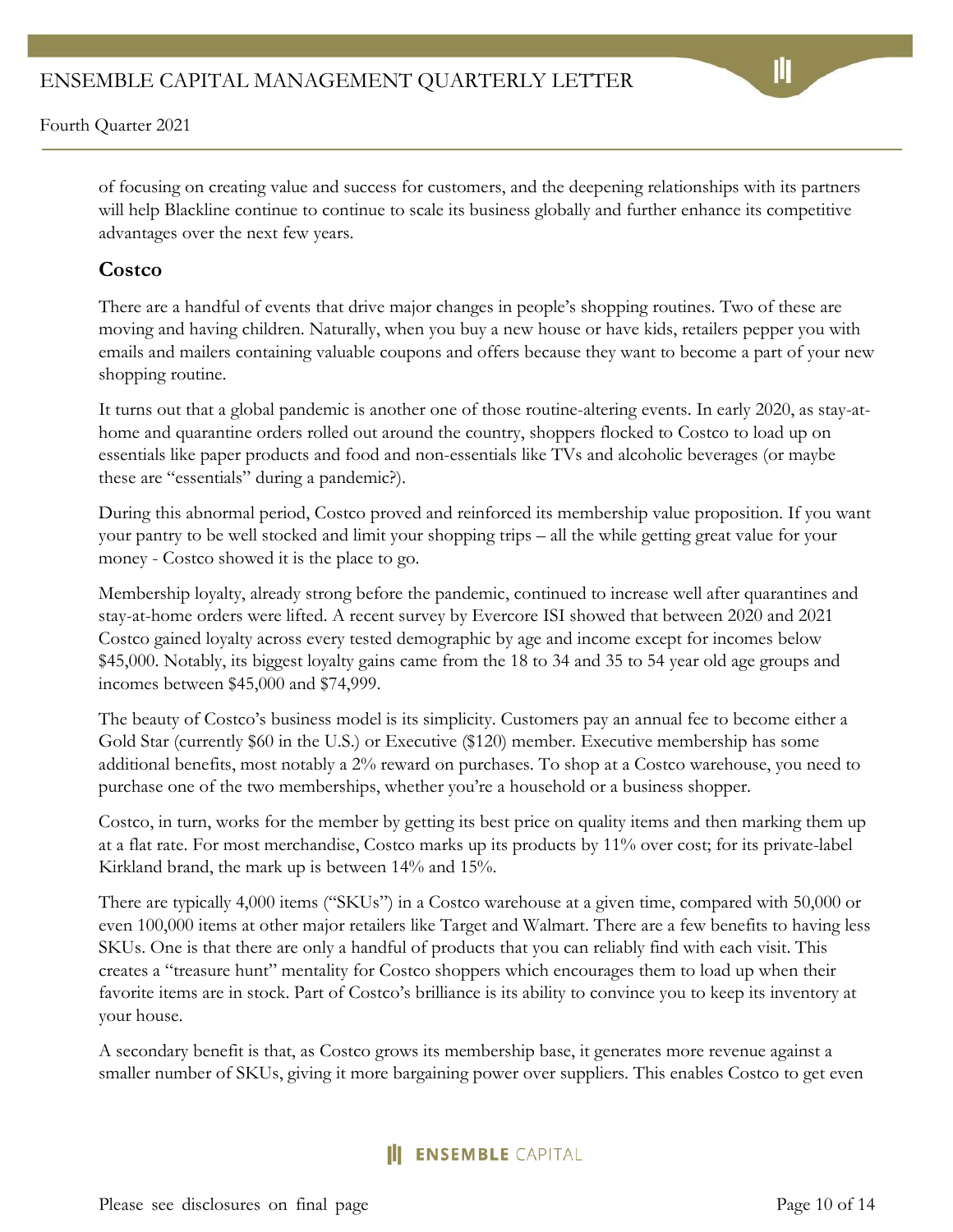better prices for its members, which it fully passes onto them, further proving the value proposition of being a Costco member.

Importantly, Costco could press its bargaining power advantage too far and [mortgage its moat,](https://intrinsicinvesting.com/2017/11/29/pricing-power-delighting-customers-vs-mortgaging-moat/) but it is known for being a good partner to suppliers. Costco's business model incentivizes this behavior. Because it makes most of its profit from membership fees rather than merchandise sales, Costco doesn't have to continually squeeze suppliers to get an extra penny or two.

Costco could, of course, decide to not pass on supplier savings to its members or squeeze its suppliers for extra profit and post a much higher earnings per share figure, but this short-term gain would result in longterm pain as it would break the virtuous cycle it's built among its [stakeholders](https://intrinsicinvesting.com/2021/07/22/ensemble-capitals-approach-to-stakeholder-analysis/) over the last 40 years.

Costco's virtuous stakeholder cycle begins with its employees. The company has long paid its warehouse employees well above the retail average and offered health insurance and benefits as well. Back in the early 2000s, in fact, some investors and analysts bemoaned the fact that Costco was so generous to employees and demanded management cut back to boost profits. Costco held the line and showed the doubters that its model not only was the right thing to do but led to far better shareholder returns than produced by other retailers.

The company's success has not gone unnoticed, and competitors have tried numerous ways to attack its moat, but Costco has endured the challenges. Beyond other warehouse models like Walmart's Sam's Club and BJ's Wholesale, investors have at various times in the last decade grown nervous about digital competition.

The day Amazon announced its acquisition of Whole Foods in June 2017, for example, Costco's trading volume increased more than 13-fold compared to the day before the announcement. And over the next week, Costco's stock fell over 15%. It's easy to see why investors might have been spooked by the acquisition. Amazon's Prime membership is many times larger than Costco's and if Prime members could now order groceries from Whole Foods, why would Prime members need to keep their Costco membership?

Another digital competitor, Boxed.com, was founded in 2013 and offers bulk-sized deals like Costco with the added convenience of mobile ordering and delivery. What's more, no membership fee is required to purchase from Boxed.

Key to understanding Costco's advantage against digital competition, however, is that Costco doesn't sell convenience and its members are, by and large, not seeking convenience. What Costco sells instead is permission for frugal people to spend money and not feel bad about it. You might put too much in your cart at Costco and be shocked by the bill at the register, but you don't feel like you got ripped off. Indeed, Costco members will often add, "I got it at Costco," when telling a friend about a big purchase they just made as a sort of justification for their splurge.

Nevertheless, e-commerce is a big opportunity for Costco. In March 2020, Costco made its largest ever acquisition, buying logistics company Innovel Solutions for \$1 billion from the parent company of Sears and Kmart. Innovel had distribution warehouses and last-mile delivery and installation services that Costco

## **III ENSEMBLE** CAPITAL

Please see disclosures on final page Page 11 of 14

Ш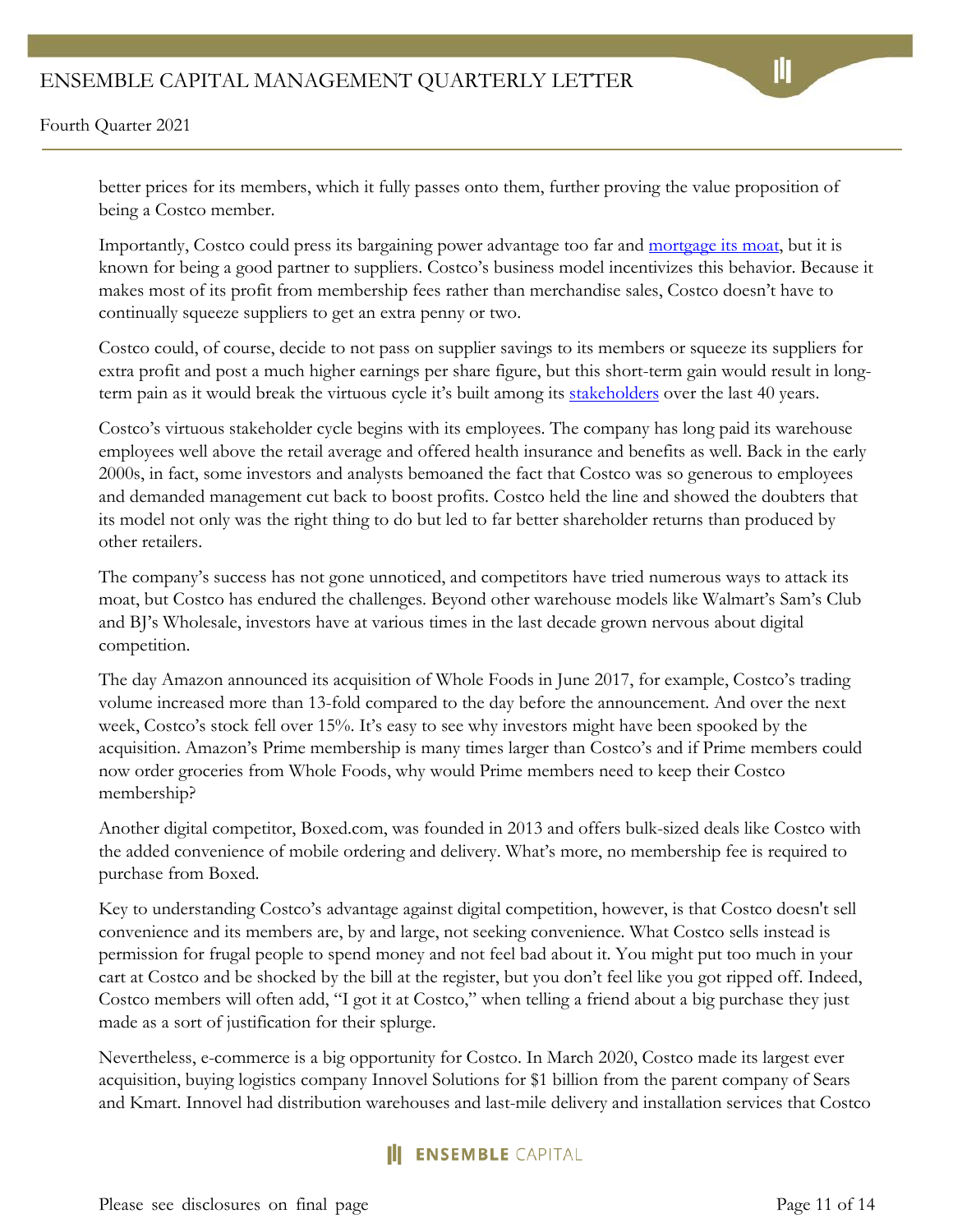Fourth Quarter 2021

has leveraged to improve its delivery offerings to members. E-commerce is a better way for Costco to sell big and bulky items like refrigerators and washer and dryers, which typically do not move quickly on the warehouse floor and take up a lot of space.

Two additional benefits of expanding its e-commerce operations is that Costco can better connect with members who may not live near a warehouse. If you live 50 miles from the closest Costco, you may shop there once every month and not find an Executive membership necessary. However, if you can put your membership to greater use with a more robust e-commerce offering, you'll be more likely to renew and consider an Executive membership upgrade.

Executive membership upgrades have been a tailwind for the US/Canada operations over the past decade. In 2009, Executive memberships accounted for 29% of all memberships; in fiscal 2021 it was 42%. Last year, 55% of US/Canada members had Executive memberships compared with just 17% of international members. Costco has added Executive membership offerings in Japan and Taiwan in recent years and we expect the Executive membership mix to improve overseas in the coming years.

Executive membership growth is important to our Costco thesis. First and most obviously, it increases membership fee revenue, which is pure profit. The second reason is that it encourages more spending at Costco. If a member spends at least \$3,000 a year (\$250 per month) at Costco, it makes sense for them to have an Executive membership given the 2% cash reward. Over the last twelve months, the average Executive membership spent \$5,539 on merchandise versus \$1,659 for Gold Card members. The former has made Costco a part of their regular shopping routine while the latter uses it more for one-off purchases. The more Costco can convince Gold Card members to routinely use their Costco membership, the more likely they'll be to upgrade to Executive.

Costco's international presence is still relatively nascent, and the company aims to add more warehouses outside of US/Canada in fiscal 2022. As was the case in US/Canada, each incremental warehouse in a country increases its membership base and bargaining power with suppliers, fostering the virtuous cycle in new markets. We are optimistic that Costco can further delight its international customers leading to more Executive memberships and more spending at its stores.

## **ENSEMBLE CAPITAL**

Please see disclosures on final page Page 12 of 14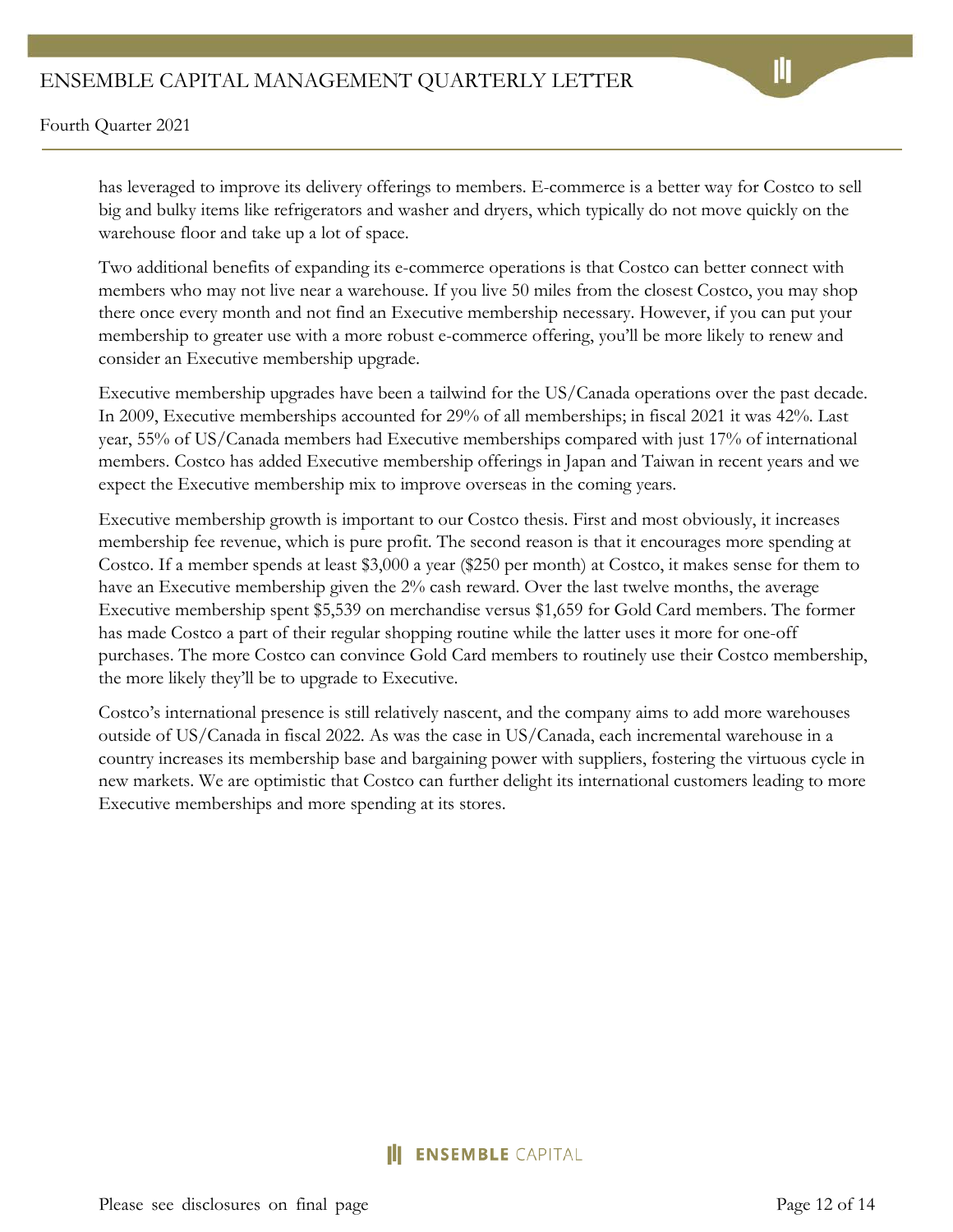#### **Disclosures**

| 2021 Q4 Contributors and Detractors to Absolute Return Data |              |                   |              |                                      |               |                   |              |
|-------------------------------------------------------------|--------------|-------------------|--------------|--------------------------------------|---------------|-------------------|--------------|
| <b>Description</b>                                          | Symbol       | Average<br>Weight | Contribution | <b>Description</b>                   | <b>Symbol</b> | Average<br>Weight | Contribution |
| Home Depot, Inc.                                            | HD           | 8.09%             | 2.04%        | Broadridge Financial Solutions, Inc. | <b>BR</b>     | 2.83%             | 0.28%        |
| <b>Ferrari NV</b>                                           | <b>RACE</b>  | $3.87\%$          | $0.99\%$     | Intuitive Surgical, Inc.             | <b>ISRG</b>   | 2.73%             | 0.24%        |
| NVR, Inc.                                                   | <b>NVR</b>   | 3.40%             | 0.76%        | Heico Corp. Class-A                  | HEI/A         | 2.46%             | 0.21%        |
| <b>Fastenal Co.</b>                                         | <b>FAST</b>  | 2.80%             | 0.63%        | <b>Starbucks Corp.</b>               | <b>SBUX</b>   | 1.96%             | 0.12%        |
| Charles Schwab Corp.                                        | <b>SCHW</b>  | 3.96%             | 0.59%        | ServiceNow. Inc.                     | <b>NOW</b>    | $2.00\%$          | 0.09%        |
| First American Financial Corp.                              | <b>FAF</b>   | 3.54%             | 0.57%        | Booking Holdings, Inc.               | <b>BKNG</b>   | 5.06%             | $0.07\%$     |
| Alphabet, Inc. Class-A                                      | <b>GOOGL</b> | 6.64%             | 0.56%        | Nintendo Co LTD                      | <b>NTDOY</b>  | 4.13%             | 0.03%        |
| Costco Wholesale Corp.                                      | <b>COST</b>  | 2.19%             | 0.54%        | Peloton Interactive, Inc. Class-A    | <b>PTON</b>   | 0.91%             | $-0.09%$     |
| Masimo Corp.                                                | <b>MASI</b>  | $5.77\%$          | 0.49%        | Netflix, Inc.                        | <b>NFLX</b>   | $8.60\%$          | $-0.10%$     |
| <b>First Republic Bank</b>                                  | <b>FRC</b>   | 6.20%             | 0.44%        | Chipotle Mexican Gril, Inc.          | CMG           | 3.66%             | $-0.15%$     |
| Landstar Systems, Inc.                                      | <b>LSTR</b>  | 2.72%             | 0.36%        | Blackline, Inc.                      | <b>BL</b>     | 1.86%             | $-0.24%$     |
| Paychex, Inc.                                               | <b>PAYX</b>  | 1.82%             | 0.35%        | Illumina, Inc.                       | <b>ILMN</b>   | 5.79%             | $-0.50%$     |
| Mastercard Inc. Class-A                                     | <b>MA</b>    | 7.38%             | 0.32%        |                                      |               |                   |              |

**PAST PERFORMANCE IS NOT INDICATIVE OF FUTURE RESULTS.** It should not be assumed that the recommendations made in the future will be profitable or will equal the performance of the securities listed above. The performance information shown above has been calculated using a representative client account managed by the firm in our core equity strategy and represents the securities held for the quarter ended 12/31/2021. Information on the methodology used to calculate the performance information is available upon request. The performance shown in this chart will not equal Ensemble's composite performance due to, among other things, the deduction of fees and expenses from the composite performance and the timing of transactions in Ensemble's clients' accounts.

#### ADDITIONAL IMPORTANT DISCLOSURES

Ensemble Capital is an SEC registered investment adviser; however, this does not imply any level of skill or training and no inference of such should be made. The opinions expressed herein are as of the date of publication and are provided for informational purposes only. Content will not be updated after publication and should not be considered current after the publication date. We provide historical content for transparency purposes only. All opinions are subject to change without notice and due to changes in the market or economic conditions may not necessarily come to pass. Nothing contained herein should be construed as a comprehensive statement of the matters discussed, considered investment, financial, legal, or tax advice, or a recommendation to buy or sell any securities, and no investment decision should be made based solely on any information provided herein. Ensemble Capital does not become a fiduciary to any reader or other person or entity by the person's use of or access to the material. The reader assumes the responsibility of evaluating the merits and risks associated with the use of any information or other content and for any decisions based on such content.

All investments in securities carry risks, including the risk of losing one's entire investment. Investing in stocks, bonds, exchange traded funds, mutual funds, and money market funds involve risk of loss. Different types of investments involve varying degrees of risk, and there can be no assurance that any specific investment will be profitable or suitable for a particular investor's financial situation or risk tolerance. Some securities rely on leverage which accentuates gains

## **ENSEMBLE CAPITAL**

Please see disclosures on final page Page 13 of 14